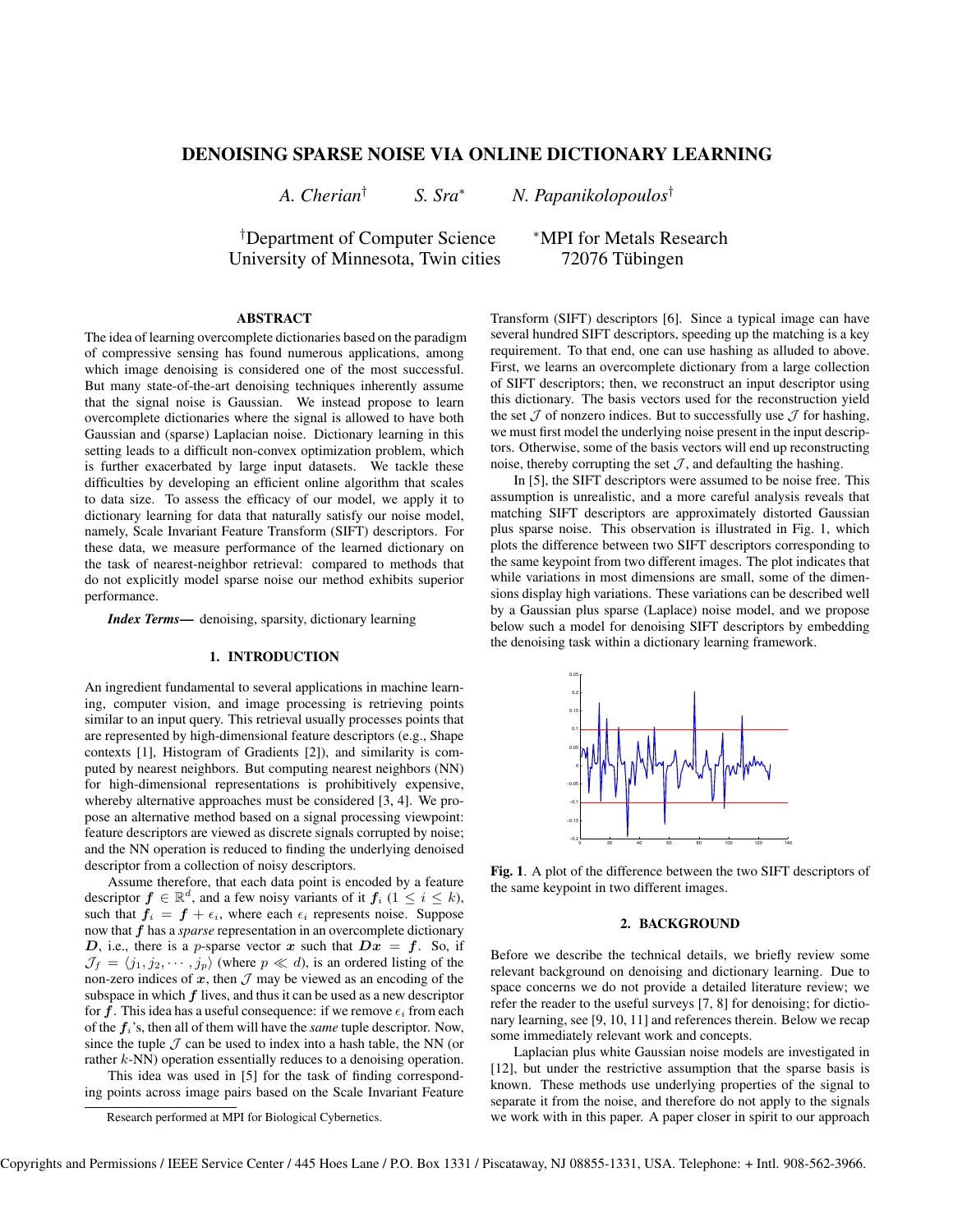is [10], where an image denoising framework based on dictionary learning is suggested. But [10] assume the signal to have only zeromean Gaussian noise, a limitation when additional Laplacian noise is present. Our paper presents, to our knowledge, the first denoising algorithm based on dictionary learning, that explicitly accounts for sparse noise.

Compressive sensing involves acquiring and reconstructing signals that are known to be sparse in an appropriate basis [13, 14], such that only a very small number of samples (in contrast to those prescribed by the Shannon-Nyquist theorem) are sufficient to reconstruct the signal. Formally, Let  $x \in \mathbb{R}^n$  be the input signal, and let  $\Phi \in \mathcal{O}(n)$  be an orthonormal basis such that for a *sparse* coefficient vector  $c \in \mathbb{R}^n$ , one has  $x = \Phi c$ . Compressive sensing says that given a *sensing* matrix  $\Psi \in \mathbb{R}^{d \times n}$  (usually  $d \ll n$ ), a low dimensional sample  $y = \Psi \Phi c$  is enough to recover the underlying signal  $x$ . This recovery may be achieved by solving

$$
\text{min}_{\mathbf{c}} \quad \|\mathbf{c}\|_0 \quad \text{subject to } \|\mathbf{y} - \mathbf{\Psi} \mathbf{\Phi} \mathbf{c}\|_2^2 \le \epsilon, \tag{1}
$$

where  $\epsilon \geq 0$  models potentially noisy measurements. Formulation (1) has two practical limitations: (i) it is NP-hard; and (ii) often, knowing the sensing matrix  $\Psi$  or the orthonormal matrix  $\Phi$  is non-trivial. The first limitation is tackled by relaxing the  $\ell_0$ -quasinorm to the  $\ell_1$ -norm; the resulting problem is convex, and by the well-known *restricted isometry* conditions, its solution perfectly recovers the desired signal [14]. To mitigate the second issue, dictionary learning methods have been suggested [9], where an incoherent overcomplete dictionary D is learned *directly* from a collection of samples  $y_k$ ,  $(k = 1, ..., N)$ , by solving the following optimization problem:

$$
\min_{D, c_1, \dots, c_n} \quad \sum_{k=1}^N \|y_k - Dc_k\|_2^2 + \lambda \|c_k\|_1; \tag{2}
$$

here, to prevent degeneracy a normalization condition  $||\boldsymbol{d}_i||_2 < 1$  is usually placed on each column  $d_i$  of matrix  $D$ .

#### **2.1. Dictionary Learning for Nearest Neighbors**

The key idea in using denoising for accelerating nearest neighbors lies in the following observation: suppose the dictionary has  $N$  basis vectors, but only  $r$  of them are required to reconstruct a given input vector to a reasonable accuracy, then there are  $\binom{N}{r}$  unique basis combinations possible. Assuming  $N$  is large, then adjusting  $r$ , there is a high probability that each data vector gets a unique active set. This idea was used in [5], who proposed a tuple representation of an input signal obtained by identifying with the nonzero basis components. Such a representation aids in directly indexing a hash table, making nearest neighbors an extremely fast operation. A drawback of this naïve identification is it does not account for noise in the descriptors; some of the basis vectors will be activated to reconstruct noise, defaulting the method. We present below a new method that explicitly models the noise, filtering them, so that only the true signal gets sparsified by the dictionary.

#### **3. OUR APPROACH: SPARSE DENOISING**

Assume that the observed signal is corrupted by independent zeromean Gaussian and sparse noise. Thus, denoting the true signal by the random variable  $X$ , the observed signal  $Y$  may be modeled as

$$
Y = X + \epsilon_g + \epsilon_s,
$$

where  $\epsilon_g \sim \mathcal{N}(0, \sigma_1^2)$  is Gaussian noise, while  $\epsilon_s \sim \mathcal{L}(0, \sigma_2)$  is Laplacian (sparse) noise. A convolution of these random variables

leads to the Normal-Laplace distribution [15] for modeling the noise; for a random variable  $\xi$  this has the pdf:

$$
p(\xi) = \frac{v}{2} e^{\frac{1}{2}\sigma_1^2 \sigma_2^2} \left[ e^{\xi \sigma_2} \Phi \left( -\frac{\xi + \sigma_2 \sigma_1^2}{\sigma_1} \right) + e^{-\xi \sigma_2} \Phi \left( \frac{\xi - \sigma_2 \sigma_1^2}{\sigma_1} \right) \right],
$$

where  $\Phi$  represents the cdf of  $\mathcal{N}(0, 1)$ . It is well known that there is no closed form for this density and thus to make this problem computationally tractable, we introduce an auxiliary variable  $Z =$  $X + \epsilon_{q}$ , with which we obtain the *sparse-noise* model:

$$
Y = Z + \epsilon_s \qquad Z = X + \epsilon_g. \tag{3}
$$

The true signal  $X$  is assumed to be described by a sparse linear combination of an underlying dictionary, so that an instance  $x$  of the true-signal  $X$  satisfies

$$
x \approx Dc, \tag{4}
$$

where  $D$  denotes the underlying dictionary and  $c$  a sparse vector.

Our aim is to recover a dictionary  $D$ , given just the set of observations  $\{y_1, \ldots, y_N\}$ , which we collect as the columns of the *observation matrix* Y. Assuming our sparse-noise model (3) and the linear relation (4), the dictionary learning task may be cast as

$$
\begin{aligned}\n\min \ \psi(\boldsymbol{C}, \boldsymbol{X}, \boldsymbol{Z}, \boldsymbol{D}) &:= \frac{1}{2} \sum_{i=1}^{N} \|\boldsymbol{x}_i - \boldsymbol{D}\boldsymbol{c}_i\|_2^2 + \gamma_i \|\boldsymbol{c}_i\|_1 \\
&+ \lambda_i \|\boldsymbol{y}_i - \boldsymbol{z}_i\|_1 + \frac{1}{2} \beta_i \|\boldsymbol{z}_i - \boldsymbol{x}_i\|_2^2, \\
\text{subject to} \quad \boldsymbol{C} \in \mathcal{C}, \boldsymbol{X} \in \mathcal{X}, \boldsymbol{Z} \in \mathcal{Z}, \boldsymbol{D} \in \mathcal{D},\n\end{aligned} \tag{5}
$$

where  $\lambda_i$ ,  $\beta_i$ , and  $\gamma_i$  are (known) scalar parameters; C, X, Z, and D are optional convex sets modeling additional constraints that may be desirable. The first two terms of  $\psi$  model the sparse relation (4); the third term models the sparse noise between  $y_i$  and  $z_i$ , while the last term models the Gaussian noise between  $z_i$  and  $x_i$ .

One way to optimize (5) is via block coordinate-descent, where one cycles through the blocks  $C, X, Z$ , and  $D$ . While such block steps might be easy, they can be computationally demanding. A potentially less demanding alternative is the subgradient (SG) method [16], which proceeds as follows: Let  $\theta = (C, X, Z, D)$  be the parameters, and  $\Omega = \mathcal{C} \times \mathcal{X} \times \mathcal{Z} \times \mathcal{D}$  the constraint-set; then SG iterates

$$
\boldsymbol{\theta}^{t+1} = P_{\Omega}(\boldsymbol{\theta}^t - \alpha_t \boldsymbol{g}^t), \tag{6}
$$

where  $g^t \in \partial \psi(\theta^t)$  is a subgradient, and  $\alpha_t > 0$  is a stepsize. The bulk of the computation in (6) lies in computing  $g^t$ . This computation becomes unattractive when the number of observations  $N$ , grows large. Since in our denoising application,  $N$  is usually large  $(N > 10^5)$ , we need a better alternative. A practical, scalable, and effective alternative is developed below.

#### **3.1. Online Dictionary Learning**

Since our ultimate goal is to recover a good dictionary  $D$ , let us recast (5) in a more suitable form. Ignoring constraints for the moment, by separating entities varying with  $i$  from the parts that remain constant, we may rewrite  $(5)$  as the nested minimization<sup>1</sup>

$$
\min_{\boldsymbol{D}} \quad \Phi(\boldsymbol{D}) = \sum_{i=1}^{N} \phi_i(\boldsymbol{u}_i; \boldsymbol{D}), \tag{7}
$$

where  $u_i = (c_i, x_i, z_i)$ , and  $\phi_i$  is defined as the minimum

$$
\phi_i(\boldsymbol{u}_i; \boldsymbol{D}) := \min_{\boldsymbol{u}_i} \left( \frac{1}{2} ||\boldsymbol{x}_i - \boldsymbol{D} \boldsymbol{c}_i||_2^2 + \gamma_i ||\boldsymbol{c}_i||_1 \right. \\ \left. + \lambda_i ||\boldsymbol{y}_i - \boldsymbol{z}_i||_1 + \frac{1}{2}\beta_i ||\boldsymbol{z}_i - \boldsymbol{x}_i||_2^2 \right). \tag{8}
$$

<sup>&</sup>lt;sup>1</sup>A similar reformulation, for a simpler problem was also used by [11], though the ultimate algorithm used was more complicated than ours.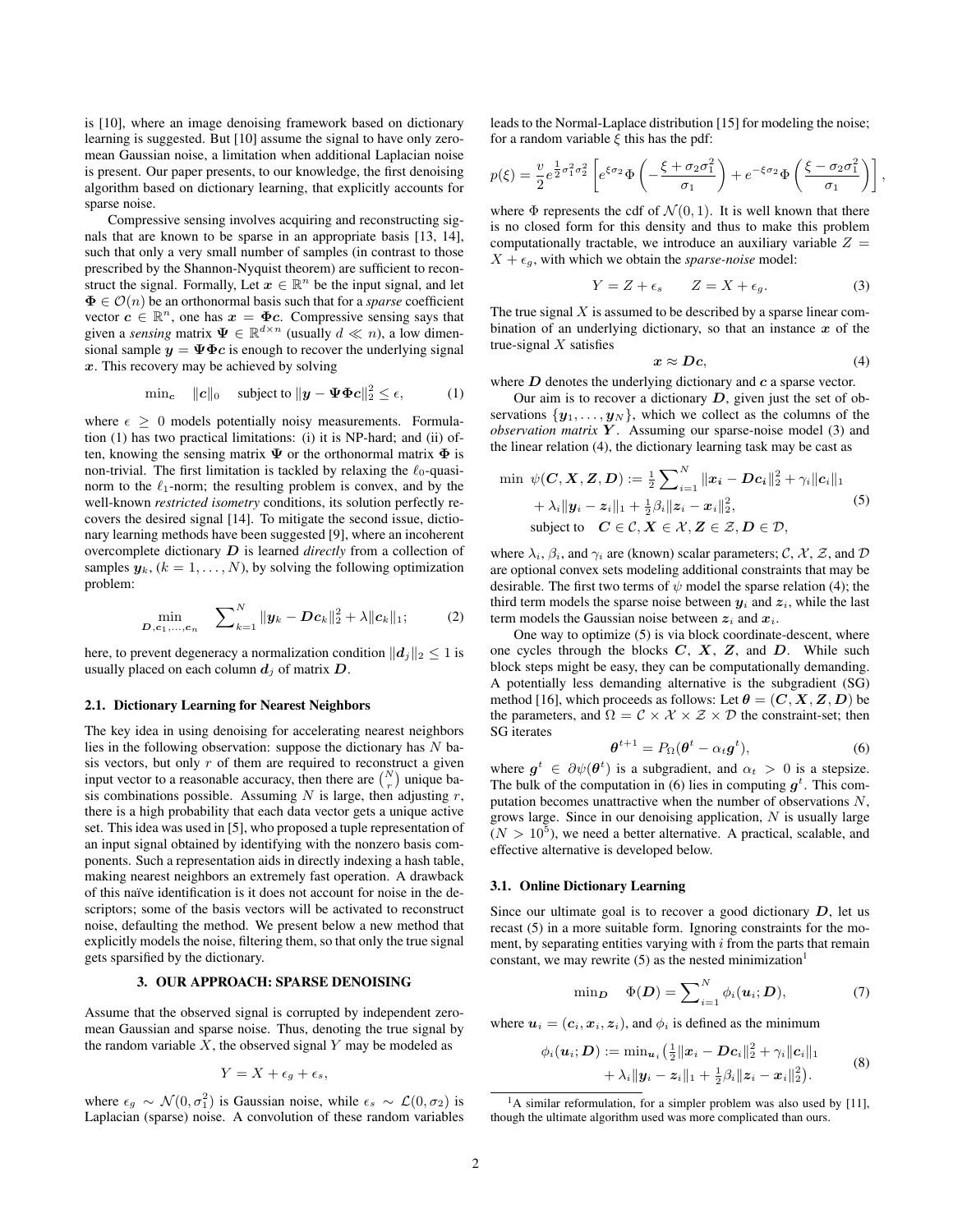Now, we propose to replace iteration (6) by the following *stochasticgradient* iteration:

$$
\mathbf{D}^{t+1} = P_{\mathcal{D}}(\mathbf{D}^t - \alpha_t \nabla_{\mathbf{D}} \phi_k(\mathbf{u}_k; \mathbf{D}^t)), \tag{9}
$$

where  $1 \leq k \leq N$  is some index, and  $\alpha_t$  is a step-size should satisfy  $\lim_{t \to t} \alpha_t = 0$  and  $\lim_{t \to t} \sum_j \alpha_{j=1}^t = \infty$  (e.g.,  $\alpha_t \propto 1/t$ ). The set  $\mathcal{D}$ represents the constraints  $||d_j||_2 \leq 1$ , on each column  $d_j$  of D. Under suitable assumptions, one can show that  $\Phi(\mathbf{D}^t) \to \Phi(\mathbf{D}^*)$ , where  $D^*$  is a stationary-point [17].

*Remark:* The basic stochastic-gradient iteration (9) may be augmented by incorporating curvature information and iterating

$$
\boldsymbol{D}^{t+1} = P_{\mathcal{D}}(\boldsymbol{D}^t - \alpha_t \boldsymbol{S}^t \nabla_{\boldsymbol{D}} \phi_k(\boldsymbol{u}_k; \boldsymbol{D}^t)),
$$

where  $S<sup>t</sup>$  is an appropriate positive-definite matrix [17].

The only remaining details are on how to solve (8). This computation can be split into three sub-iterations (with  $s = 0, 1, \ldots$ ):

$$
\mathbf{c}_{i}^{s+1} = \operatorname{argmin}_{\mathbf{c}} \quad \frac{1}{2} ||\mathbf{x}_{i}^{s} - \mathbf{D}\mathbf{c}||_{2}^{2} + \gamma_{i} ||\mathbf{c}||_{1}, \tag{10a}
$$

$$
\boldsymbol{x}_{i}^{s+1} = \operatorname{argmin}_{\boldsymbol{x}} \quad \frac{1}{2} ||\boldsymbol{x} - \boldsymbol{D} \boldsymbol{c}_{i}^{s+1}||_{2}^{2} + \frac{1}{2} \beta_{i} ||\boldsymbol{z}_{i}^{s} - \boldsymbol{x}||_{2}^{2}, \quad (10b)
$$

$$
z_i^{s+1} = \operatorname{argmin}_{z} \quad \lambda_i \|z - y_i\|_1 + \frac{1}{2} \beta_i \|z - x_i^{s+1}\|_2^2. \tag{10c}
$$

Assuming for simplicity that there are no additional constraints on the variables, these subproblems can be solved as follows:

$$
c_i^{s+1} = \text{LASSO}(\boldsymbol{x}_i^s, \boldsymbol{D}, \gamma_i)
$$
\n(11a)

$$
\boldsymbol{x}_{i}^{s+1} = (1+\beta_{i})^{-1}(\beta_{i}\boldsymbol{z}_{i}^{s} + \boldsymbol{D}\boldsymbol{c}_{i}^{s+1})
$$
(11b)

$$
\mathbf{z}_{i}^{s+1} = \mathbf{y}_{i} + \text{sgn}(\mathbf{x}_{i}^{s+1} - \mathbf{y}_{i}) \cdot (|\mathbf{x}_{i}^{s+1} - \mathbf{y}_{i}| - \lambda_{i}/\beta_{i})^{+}, \quad (11c)
$$

where  $\cdot$  denotes elementwise multiplication. Theoretically, to obtain the optimal values  $(c_i^*, x_i^*, z_i^*)$  we must iterate (10a)–(10c) to convergence, but we iterate these only a few times for efficiency. Combining the above details we obtain our new algorithm: Sparse Online Learning of Dictionaries (SOLD), for which we now present numerical results to demonstrate its effectiveness.

## **4. EXPERIMENTS**

We present several experimental results to demonstrate the effectiveness of SOLD. Our first set of results is in a controlled setting with synthetic data, while our second batch of experiments assesses feature matching performance on a real SIFT dataset. All the experiments compare the performance of SOLD to the Lasso-based [5] and Gaussian denoising solutions [10].

### **4.1. Simulation**

z

For our controlled setting, we experiment with 10-dimensional vectors drawn from a *known* sparse basis, and distorted with both Gaussian and Laplacian noise. We generate 50,000 samples of such vectors, and use them to learn a  $10 \times 20$  dictionary. We then test the dictionary by using (11) to compute a relevant nonzero basis. A *perfect match* happens when all the nonzero indices in the sparsified query and the database descriptors match exactly. Table. 1 shows the nearest neighbors performance of our algorithm on a test-set with 100 data vectors. The table shows that for data satisfying the proposed noise model, our algorithm significantly outperforms competing approaches in correctly matching the data vectors.

## **4.2. Experiments on SIFT data**

To show that SOLD is effective beyond mere simulated data, we now experiment with actual SIFT data. We base SOLD's effectiveness on its ability to sparsify the SIFT descriptors and on the quality of NN search enabled by the sparse coefficients. We use the benchmark dataset of [18] for both training and testing; each of the SIFT descriptors was normalized to have zero mean and unit variance.

| Denoising Method  | # Perfect matches | Avg. basis overlap |
|-------------------|-------------------|--------------------|
| Lasso-based [5]   |                   | 52%                |
| Gaussian [10]     |                   | 52%                |
| SOLD (this paper) | 38                | 61%                |

**Table 1**. Matching accuracy of NN on a test set of 100 vectors (10 dimensional); the learned dictionary had 20 basis vectors.

**Dictionary Learning.** We use 500,000 SIFT descriptors, each of dimension 128, to learn an overcomplete dictionary. Since it is not practical to simultaneously store all the descriptors in RAM, our online method SOLD is particularly suited for this problem. To accelerate SOLD further, we use mini-batches of size 10 while executing the stochastic gradient descent iterations.

The optimal dictionary size is obtained via cross-validation. Specifically, we learn dictionaries with varying number of bases, and then test their recall performance on a test dataset of 1000 descriptors. The recall values are shown in Fig. 2; the maximum recall is obtained on a dictionary with 1024 vectors, so we use this dictionary for the subsequent experiments. The plot also indicates that increasing the dictionary size does not help improve NN accuracy, perhaps because the basis vectors become increasingly coherent.



**Fig. 2**. Recall with varying dictionary size (on 1000 data points). **Signal-to-Noise Ratio.** We now look at the accuracy of SOLD in reconstructing a SIFT descriptor as noise-power is varied. For a *true* descriptor  $x$  we obtain an approximation  $Dc$  via SOLD, which we compare by using the relative reconstruction error:

$$
\epsilon_R := \|x - Dc\|_2 / \|x\|_2. \tag{12}
$$

Fig. 3 and Fig. 4 demonstrate SOLD's performance for varying noise power when only sparse noise is present and when both sparse and Gaussian noise are present. We compare the reconstruction error values  $\epsilon_R$  of SOLD against Lasso-based and Gaussian denoising. The figures show that compared to the other two methods, our sparse denoising framework achieves the lowest reconstruction error.



**Fig. 3**. A plot of the reconstruction error with only Laplacian sparse noise  $\sim$  £(0,0.1) with varying noise power.